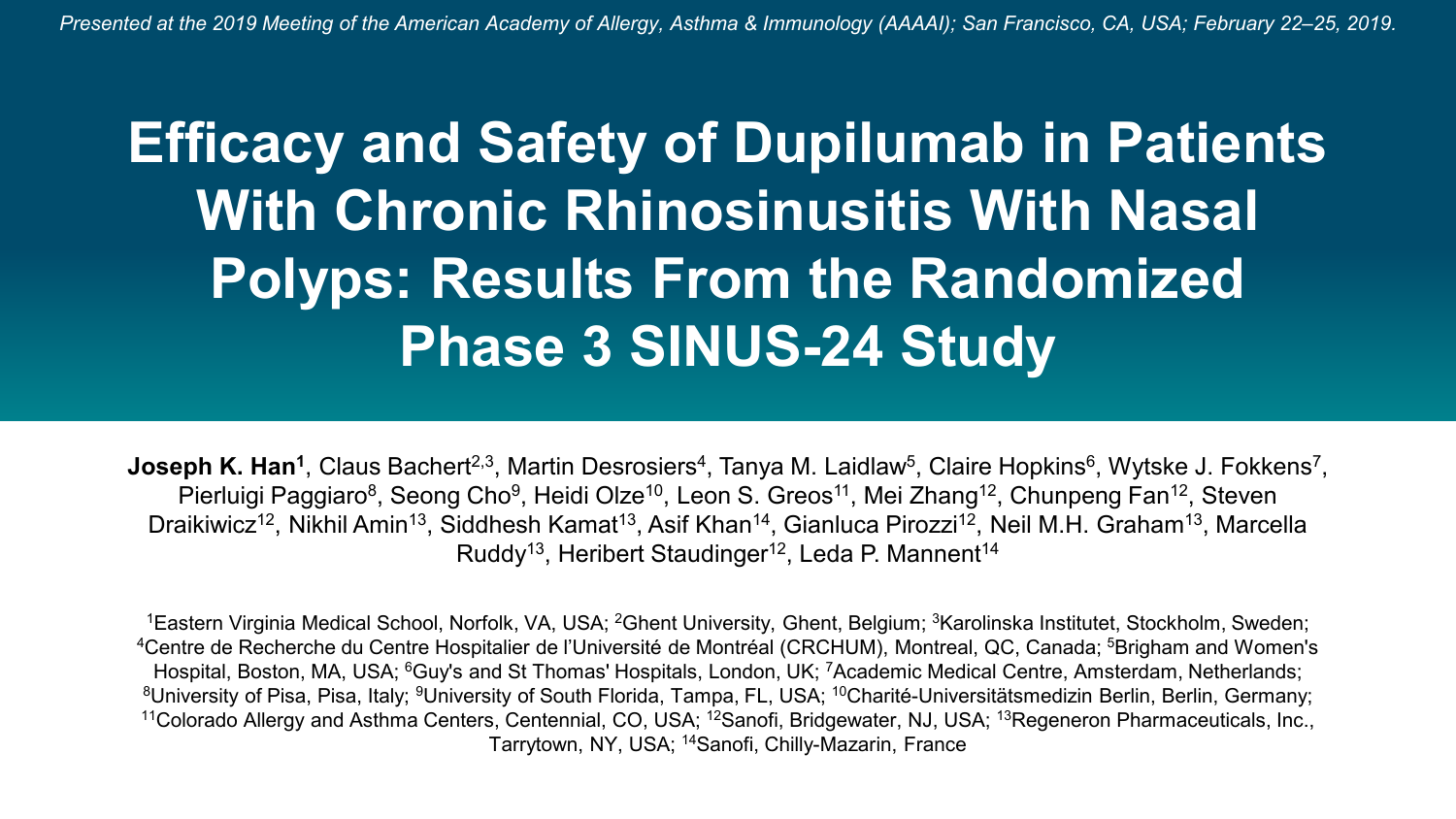## **Speaker disclosures**

Han JK: Regeneron Pharmaceuticals, Inc., Sanofi – advisory boards.

Research sponsored by Sanofi and Regeneron Pharmaceuticals, Inc.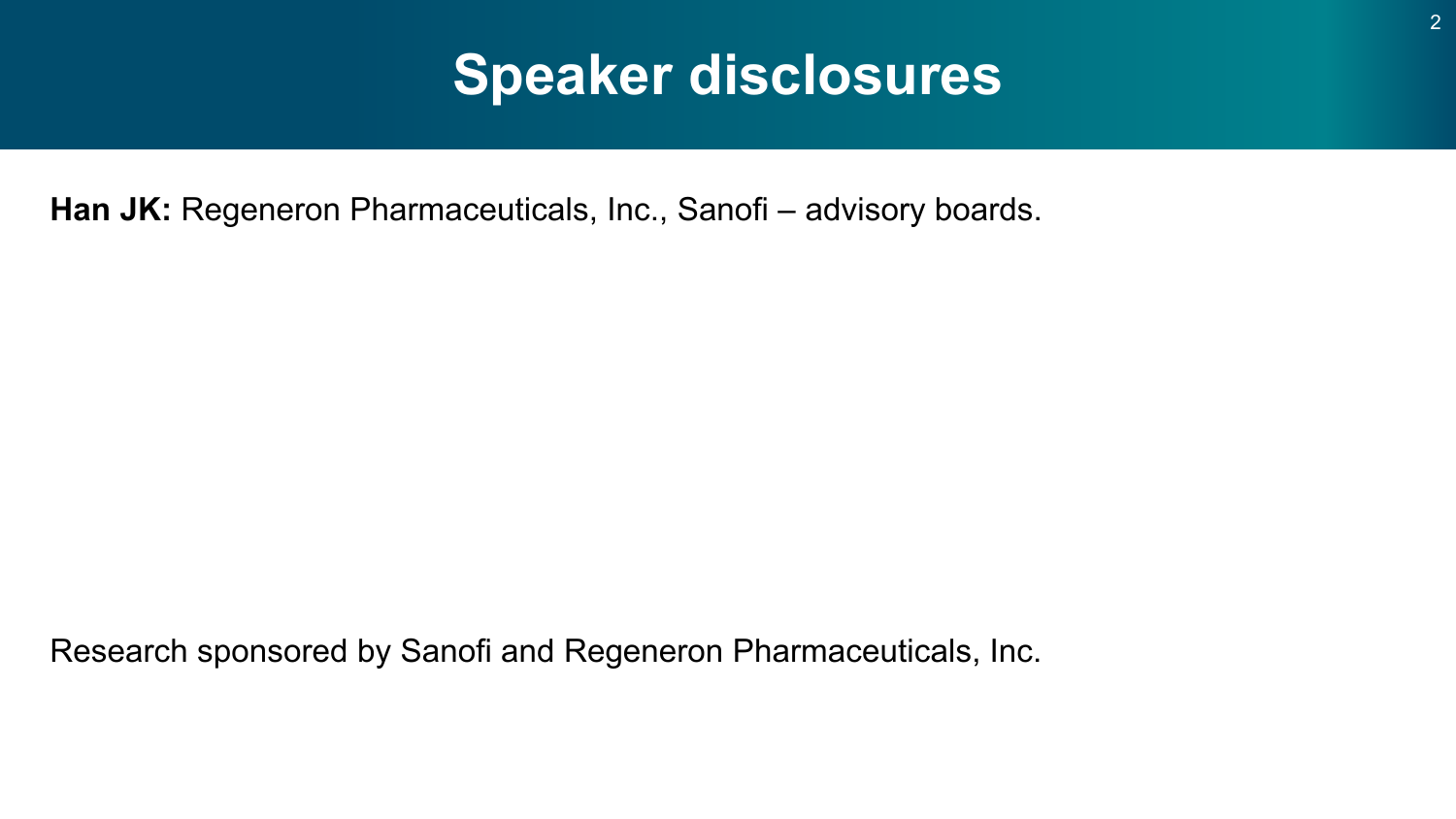## **Background**

- CRSwNP is a chronic inflammatory disease of the nasal passages and paranasal sinuses associated with a high symptom burden and poor health-related quality of life (QoL)
- Pathophysiologically, CRSwNP predominantly displays a type 2 inflammatory signature with IL-4, IL-5, and IL-13 as prominent cytokines and tissue infiltration by eosinophils, lymphocytes, basophils, and mast cells1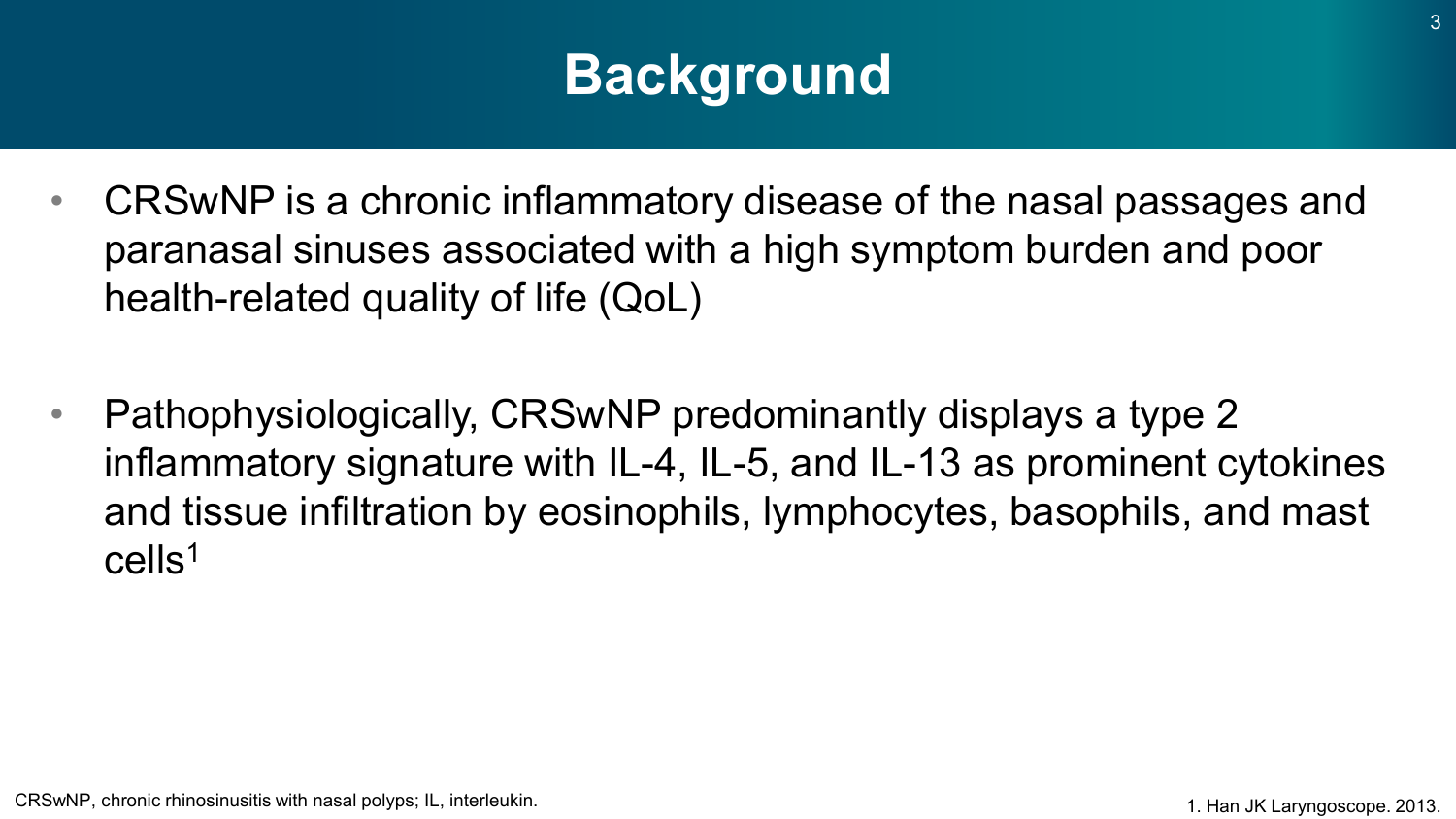# **Background**

- Dupilumab is a fully human VelocImmune® derived monoclonal antibody<sup> $1,2$ </sup> that blocks the shared receptor component for **IL-4** and **IL-13**, which are key drivers of type 2 inflammation<sup>3</sup>
- In a phase 2 study (NCT01920893), dupilumab on a background of MFNS was shown to reduce nasal polyp burden4
- Dupilumab is efficacious in other type 2 diseases, including atopic dermatitis and asthma, and has shown efficacy in a proof-of-concept study in eosinophilic esophagitis



1. Macdonald LE, et al. PNAS. 2014. 2. Murphy AJ, et al. PNAS. 2014. 3. Gandhi NA, et al. Expert Rev Clin Immunol. 2017. 4. Bachert C, et al. JAMA. 2016.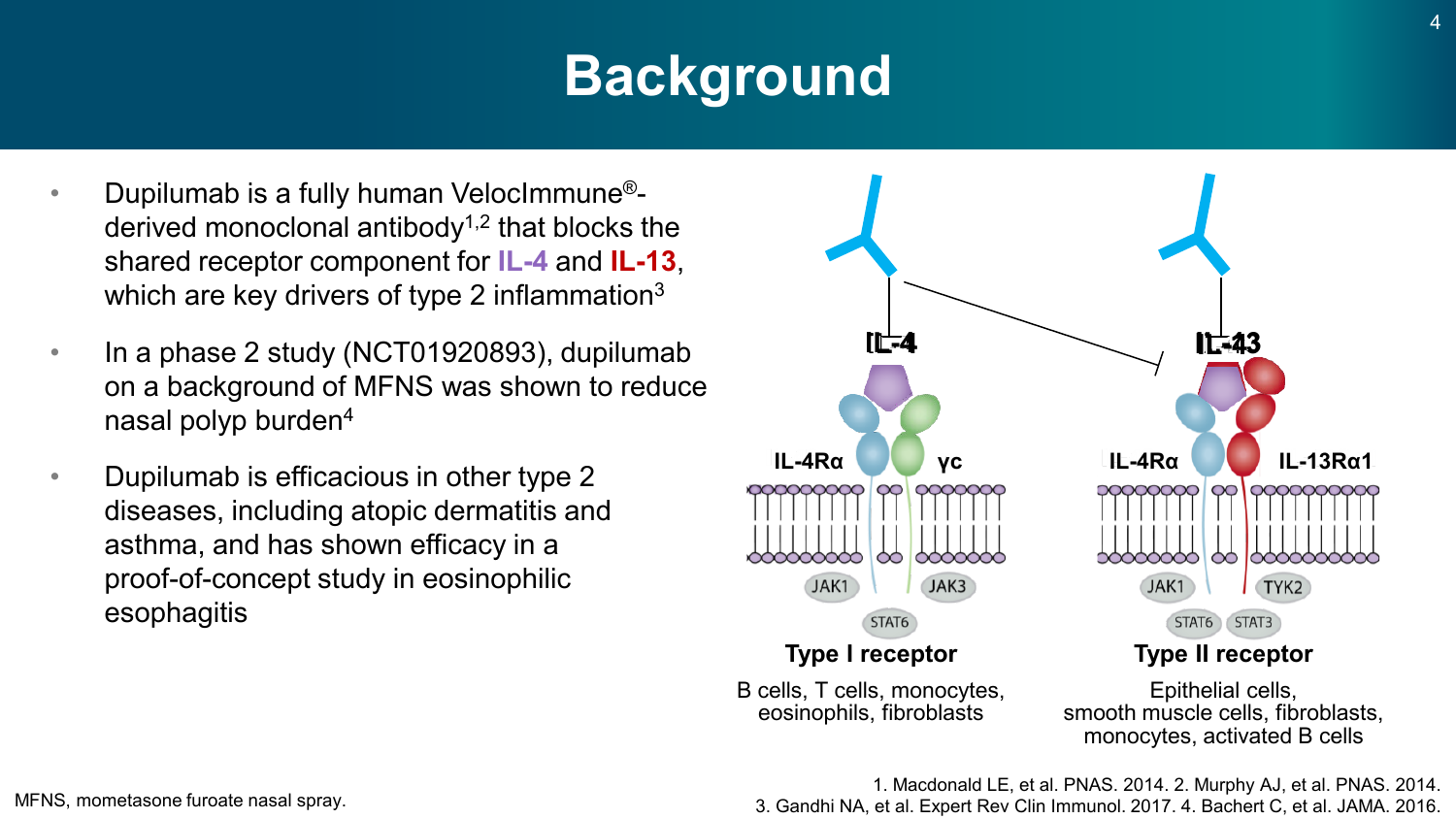## **SINUS-24 phase 3 study design**

#### **International, multicenter, randomized, double-blind phase 3 study (ClinicalTrials.gov Identifier: NCT02912468)** 4-week run-in with MFNS 24-week treatment period 24-week off-treatment follow-up <sup>7</sup>6 patients  $N = 276$  patients SINUS-24 MFNS daily; SCS/NP surgery per need  $\overline{\phantom{0}}$ **SINUS** Dupilumab SC 300 mg q2w R  $\overline{z}$ Placebo SC q2w

- Rescue treatment with SCS, NP surgery, saline nasal lavage, or systemic antibiotics was allowed at investigator's discretion
- Patient population was stratified for comorbid asthma and prior NP surgery

MFNS, mometasone furoate nasal spray; NP, nasal polyps; q2w, every 2 weeks; R, randomization; SC, subcutaneous; SCS, systemic corticosteroids.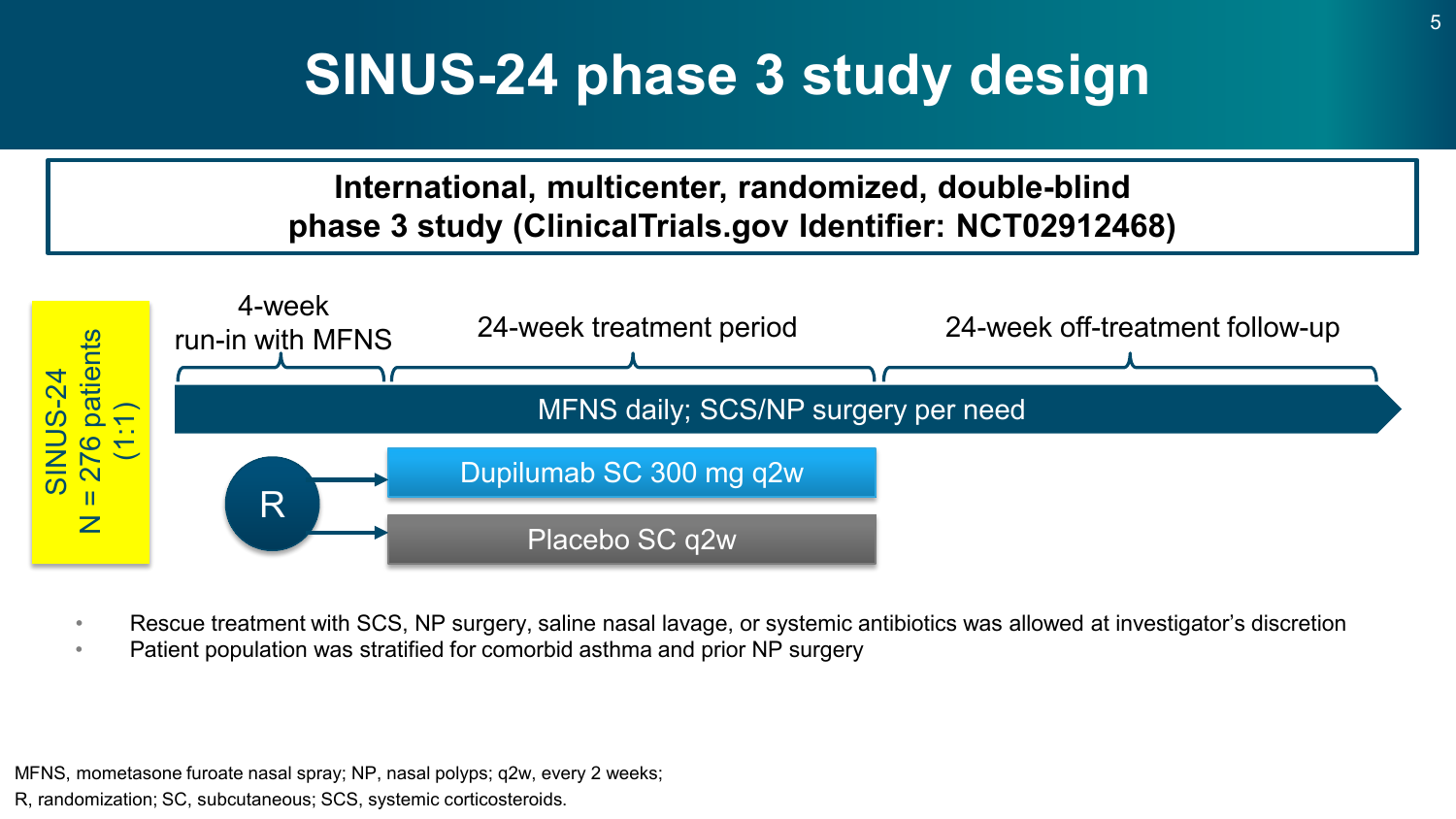# **Key inclusion and exclusion criteria**

#### **Inclusion**

- Adult patients with prior treatment with SCS (or contraindication/intolerance to SCS) in the past 2 years OR prior surgery for NP
- Bilateral NP with NPS  $\geq$  5 (out of 8) and  $\geq$ 2 for each nostril
- $\geq$  2 of the following rhinosinusitis symptoms for ≥8 weeks<sup>\*</sup>
	- Nasal obstruction (symptom severity score  $[NC] \geq 2$  ) AND:
	- Rhinorrhea (anterior/posterior) OR:
	- Reduction or loss of smell

#### **Exclusion**

- Monoclonal antibody and immunosuppressive treatment within 2 months or anti-IgE therapy (omalizumab) within 130 days of screening
- Sinus surgery (including polypectomy) within 6 months before screening, or sinonasal surgery changing the lateral wall structure of the nose making the evaluation of NPS impossible
- Patients with FEV<sub>1</sub> ≤50% of predicted normal

\* ≥8 weeks before screening followed by 4 weeks prior to randomization, total 12 weeks of symptoms

FEV<sub>1</sub>, forced expiratory volume in 1 second; NC, nasal congestion patient daily severity score; NPS, endoscopic nasal polyp score.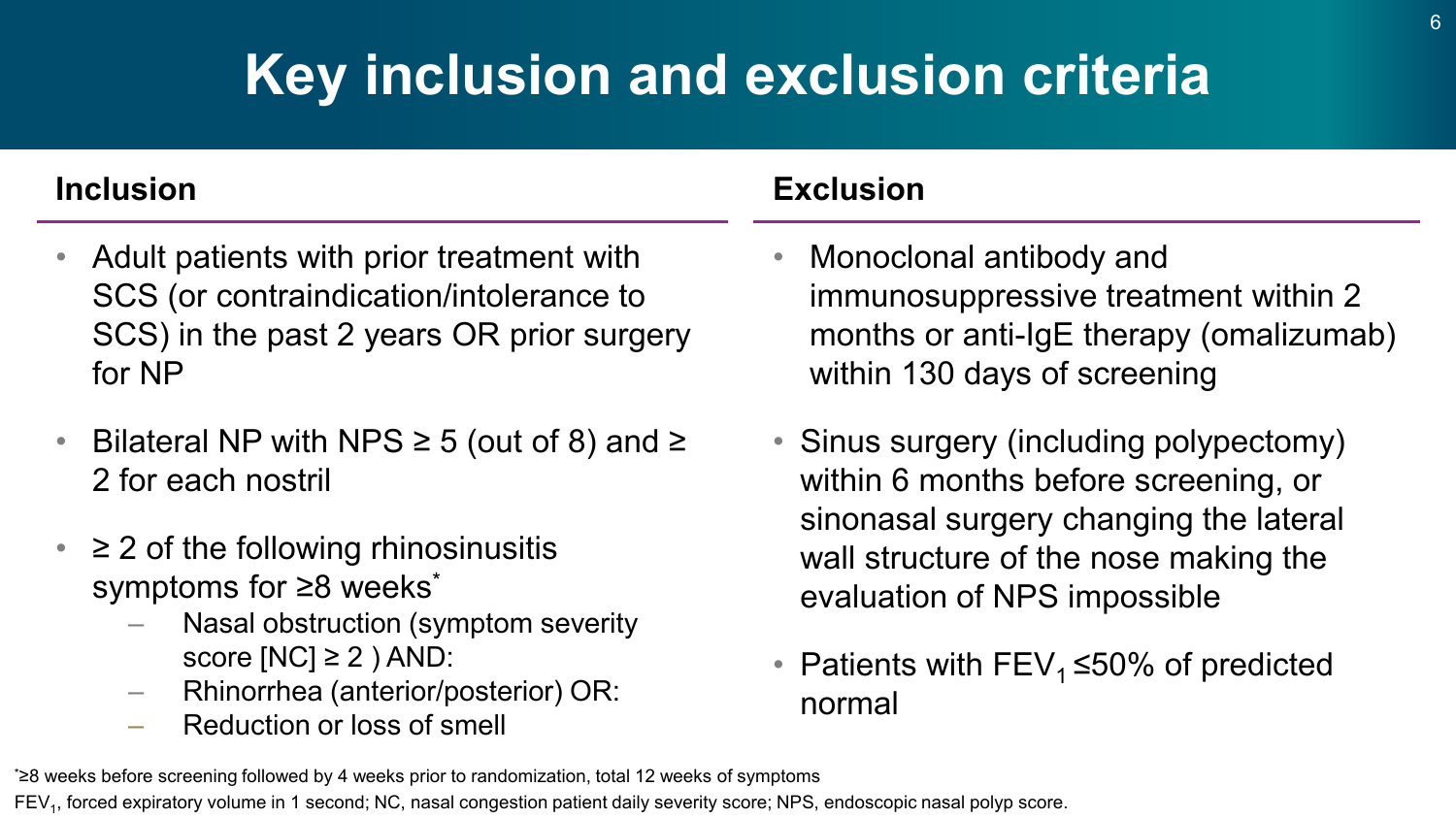## **Study objective and endpoints**

- To evaluate the efficacy and safety of dupilumab 300 mg q2w compared to placebo in patients with CRSwNP on a background of MFNS
- **Primary efficacy endpoints**
	- Change from baseline in NPS at Week 24
	- Change from baseline in NC at Week 24

#### • **Key secondary endpoints**

- Change from baseline at Week 24 in
	- Sinus disease assessed by LMK-CT score
	- Total symptom score (TSS)
	- UPSIT score
	- Daily loss of sense of smell score
	- SNOT-22 score

NC, TSS, daily loss of smell score and SNOT-22 are all patient-reported outcomes.

LMK-CT, Lund–Mackay computed tomography; NC, nasal congestion patient daily severity score; NPS, endoscopic nasal polyp score; SNOT-22, 22-item Sino-Nasal Outcome Test; TSS, total symptom score; UPSIT, University of Pennsylvania Smell Identification Test.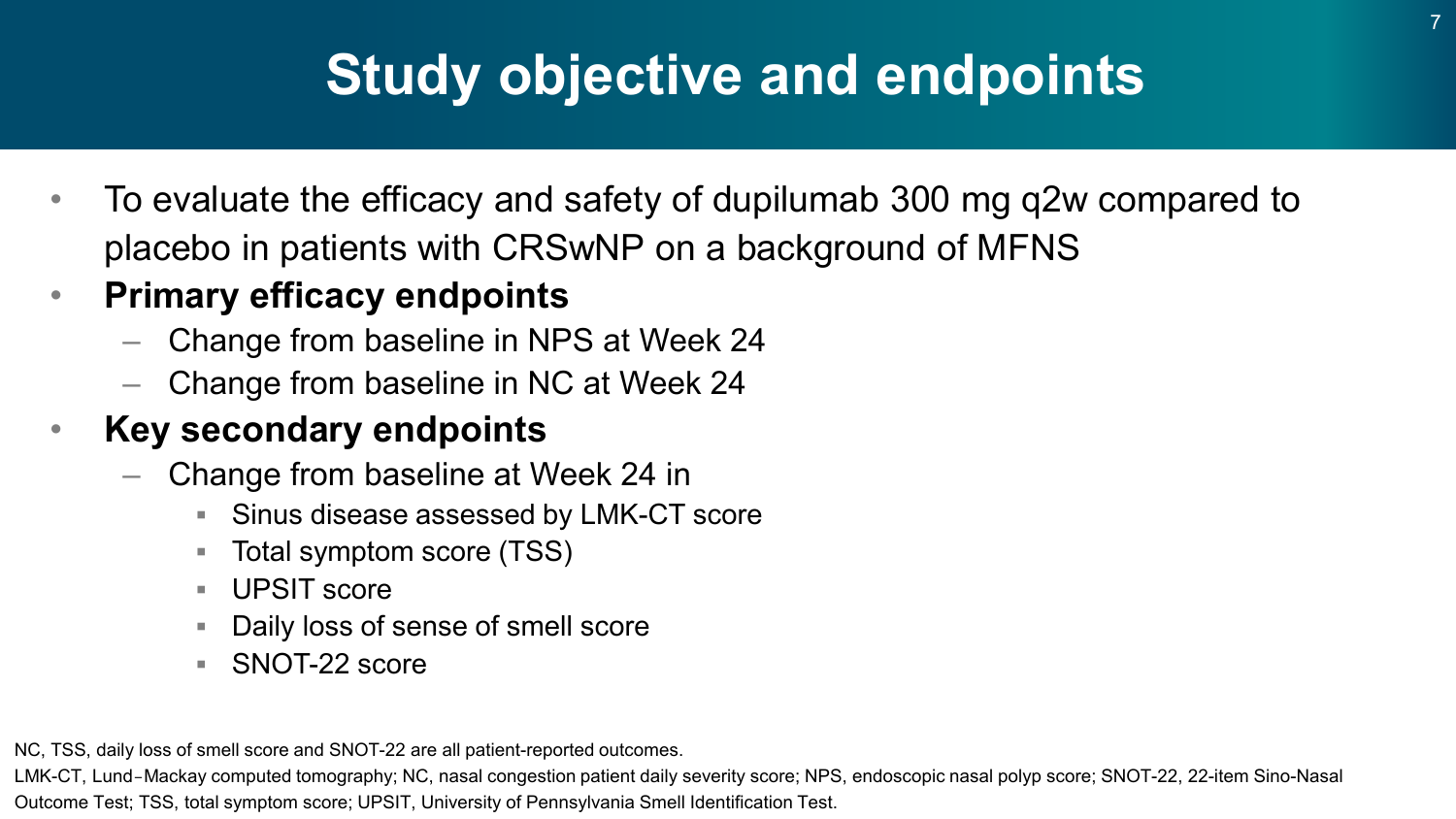## **Additional endpointsa**

The following additional endpoints were evaluated in this population:

- Rescue with SCS or NP surgery
	- Time to first SCS use and/or NP surgery in patients treated with dupilumab or placebo
- Patients with comorbid asthma
	- Change from baseline in  $FEV_1$  at Week 24
	- Change from baseline in the ACQ-6 total score at Week 24

aThese endpoints were included in the testing hierarchy as pooled analyses with the SINUS-52 study.

Results presented here for these additional endpoints are for SINUS-24 only.

ACQ-6, 6-item Asthma Control Questionnaire.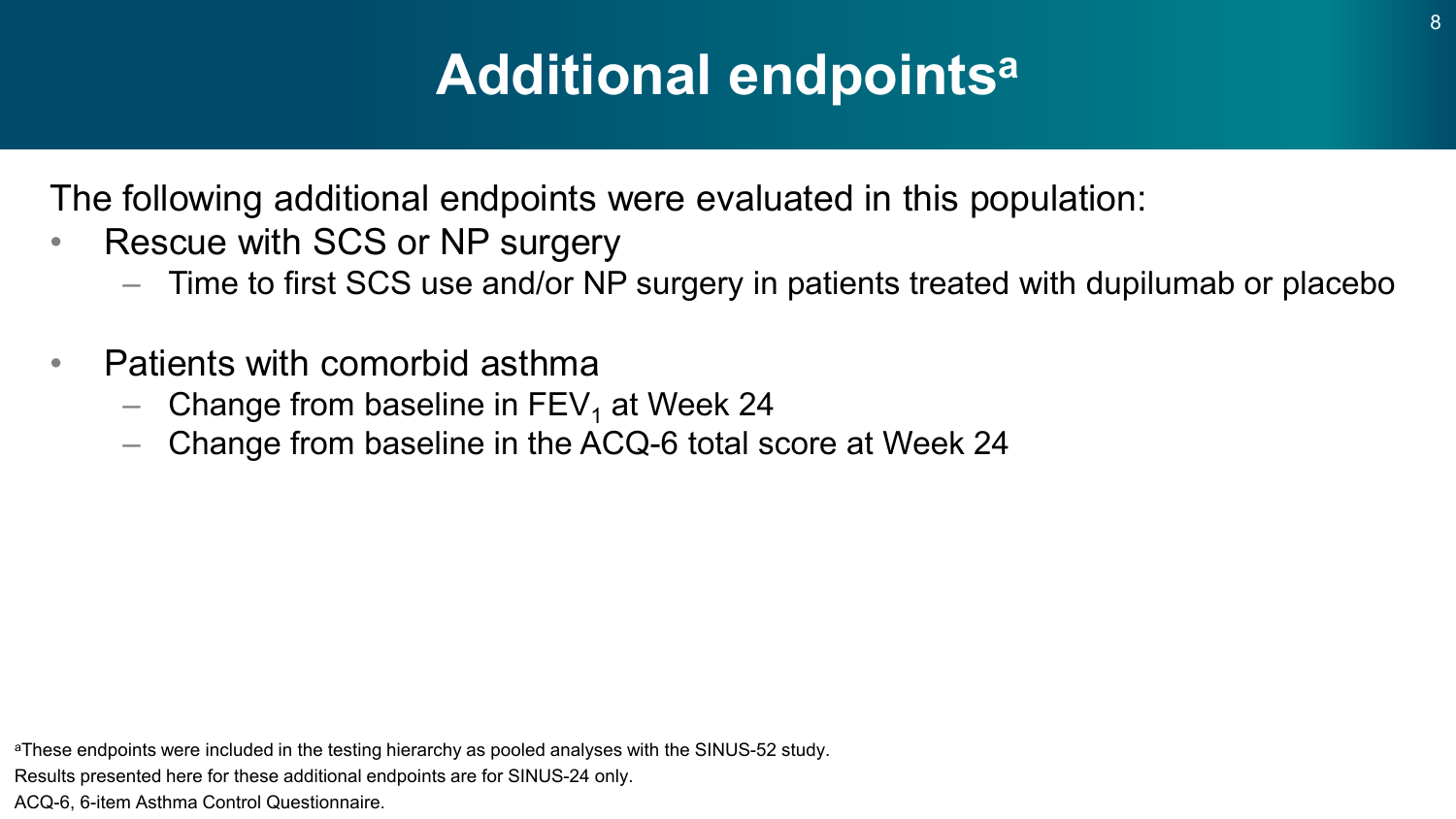### **Patient baseline demographics and disease characteristics**

|                                                                                | <b>Placebo</b><br>$(n = 133)$ | <b>Dupilumab</b><br>300 mg q2w (n = 143) |
|--------------------------------------------------------------------------------|-------------------------------|------------------------------------------|
| Age, mean (SD), years                                                          | 50.83 (13.21)                 | 50.17 (13.59)                            |
| Male sex, $n$ $%$                                                              | 70 (52.6)                     | 88 (61.5)                                |
| NP duration, mean (SD), years                                                  | 10.77 (8.57)                  | 11.42 (9.69)                             |
| Patients with $\geq 1$ prior surgery, n (%)                                    | 99 (74.4)                     | 99 (69.2)                                |
| Patients with SCS use in the previous 2 years, n (%)                           | 87 (65.4)                     | 92(64.3)                                 |
| Patients with any comorbid type 2 medical history including asthma/AERD, n (%) | 99 (74.4)                     | 109 (76.2)                               |
| Patients with comorbid asthma, n (%)                                           | 79 (59.4)                     | 82 (57.3)                                |
| Patients with comorbid AERD, n (%)                                             | 38(28.6)                      | 46 (32.2)                                |
| Bilateral endoscopic NPS (0-8 score), mean (SD)                                | 5.86(1.31)                    | 5.64(1.23)                               |
| Nasal congestion (0-3 score), mean (SD)                                        | 2.45(0.55)                    | 2.26(0.57)                               |
| Total LMK-CT score (0–24 score), mean (SD)                                     | 19.55 (4.26)                  | 18.55 (4.55)                             |
| Loss of sense of smell symptom score (0-3 score), mean (SD)                    | 2.73(0.51)                    | 2.70(0.57)                               |
| UPSIT score (0-40 score), mean (SD)                                            | 14.44 (8.31)                  | 14.68 (8.66)                             |
| SNOT-22 total score (0-110 score), mean (SD)                                   | 50.87 (20.22)                 | 48.00 (20.16)                            |
| Rhinosinusitis disease severity scale (VAS; 0-10 cm scale), mean (SD)          | 7.96(2.06)                    | 7.42(2.01)                               |
| Baseline blood eosinophils, mean (SD), cells/µL                                | 435.19 (310.32)               | 437.76 (353.34)                          |

AERD, aspirin-exacerbated respiratory disease; SD, standard deviation; VAS, Visual Analog Scale.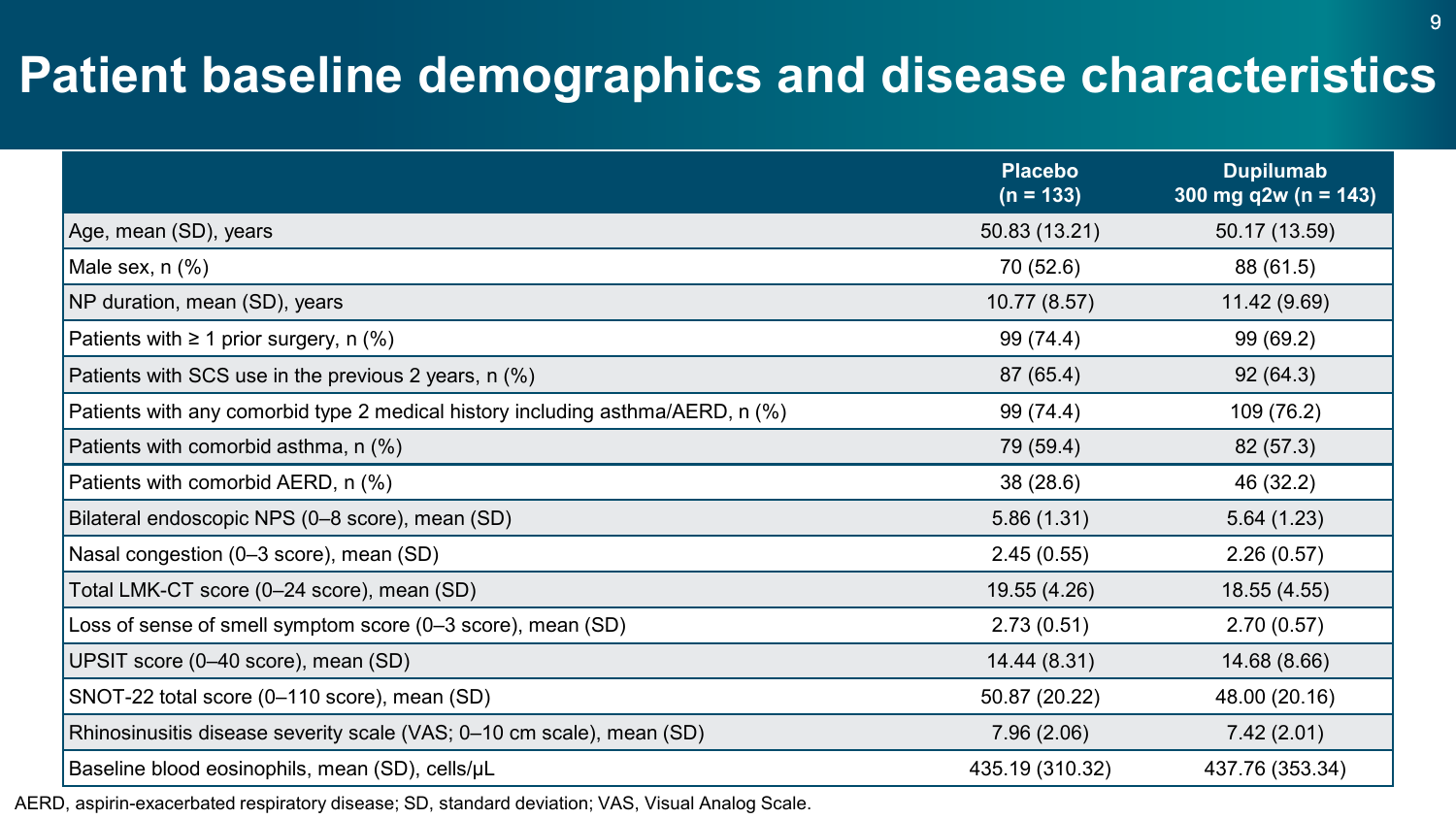### **Patient baseline demographics and disease characteristics**

|                                                                                | <b>Placebo</b><br>$(n = 133)$ | <b>Dupilumab</b><br>300 mg q2w (n = $143$ ) |
|--------------------------------------------------------------------------------|-------------------------------|---------------------------------------------|
| Age, mean (SD), years                                                          | 50.83 (13.21)                 | 50.17 (13.59)                               |
| Male sex, $n$ $%$                                                              | 70 (52.6)                     | 88 (61.5)                                   |
| NP duration, mean (SD), years                                                  | 10.77(8.57)                   | 11.42 (9.69)                                |
| Patients with $\geq 1$ prior surgery, n (%)                                    | 99 (74.4)                     | 99 (69.2)                                   |
| Patients with SCS use in the previous 2 years, n (%)                           | 87 (65.4)                     | 92(64.3)                                    |
| Patients with any comorbid type 2 medical history including asthma/AERD, n (%) | 99 (74.4)                     | 109 (76.2)                                  |
| Patients with comorbid asthma, n (%)                                           | 79 (59.4)                     | 82 (57.3)                                   |
| Patients with comorbid AERD, n (%)                                             | 38(28.6)                      | 46 (32.2)                                   |
| Bilateral endoscopic NPS (0-8 score), mean (SD)                                | 5.86(1.31)                    | 5.64(1.23)                                  |
| Nasal congestion (0-3 score), mean (SD)                                        | 2.45(0.55)                    | 2.26(0.57)                                  |
| Total LMK-CT score (0-24 score), mean (SD)                                     | 19.55 (4.26)                  | 18.55 (4.55)                                |
| Loss of sense of smell symptom score (0-3 score), mean (SD)                    | 2.73(0.51)                    | 2.70(0.57)                                  |
| UPSIT score (0-40 score), mean (SD)                                            | 14.44 (8.31)                  | 14.68 (8.66)                                |
| SNOT-22 total score (0-110 score), mean (SD)                                   | 50.87 (20.22)                 | 48.00 (20.16)                               |
| Rhinosinusitis disease severity scale (VAS; 0-10 cm scale), mean (SD)          | 7.96(2.06)                    | 7.42(2.01)                                  |
| Baseline blood eosinophils, mean (SD), cells/µL                                | 435.19 (310.32)               | 437.76 (353.34)                             |

AERD, aspirin-exacerbated respiratory disease; SD, standard deviation; VAS, Visual Analog Scale.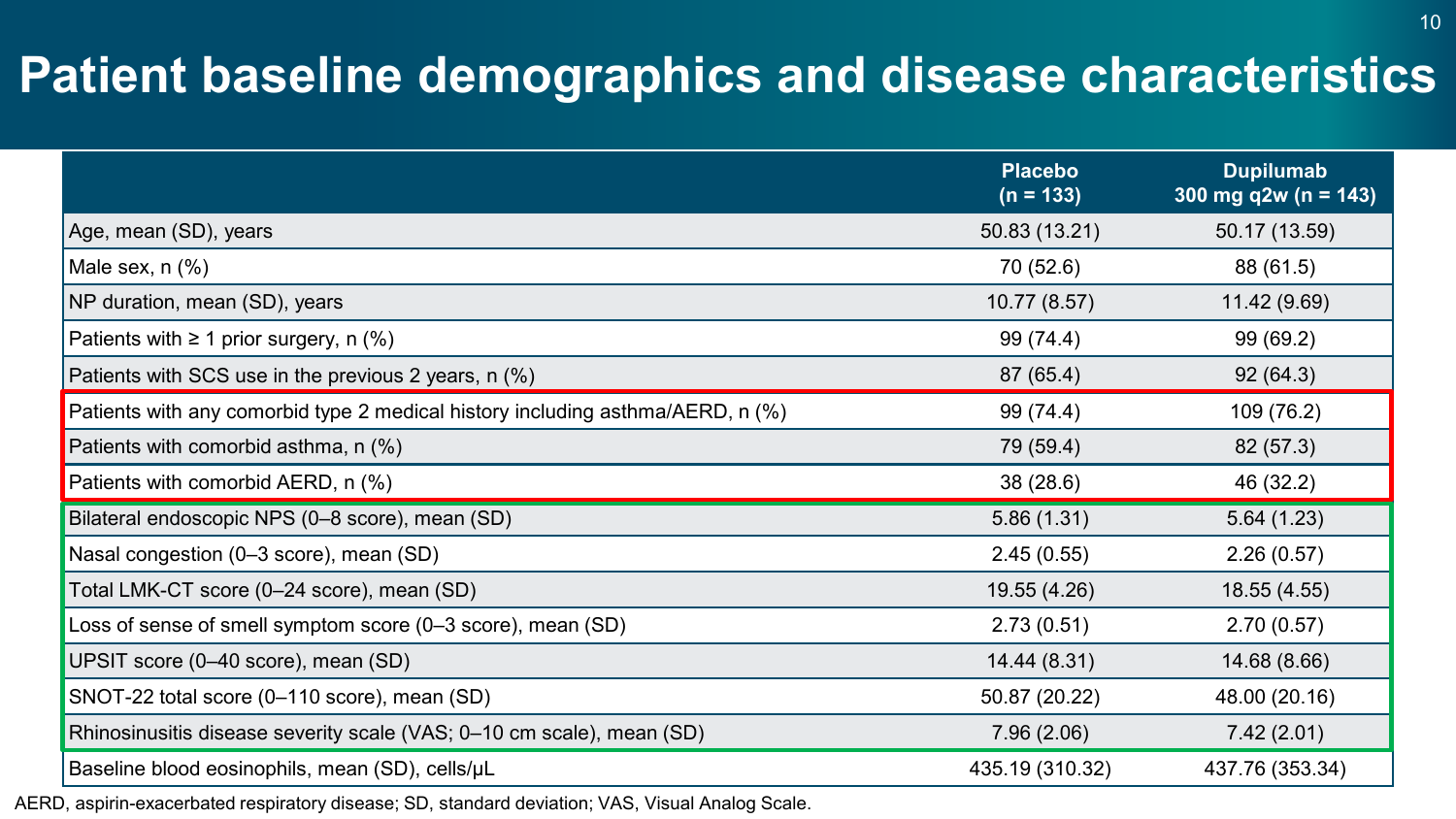## **Change from baseline in nasal polyp score and nasal**  $11$ **congestion**



BL, baseline; LS, least squares; SE, standard error.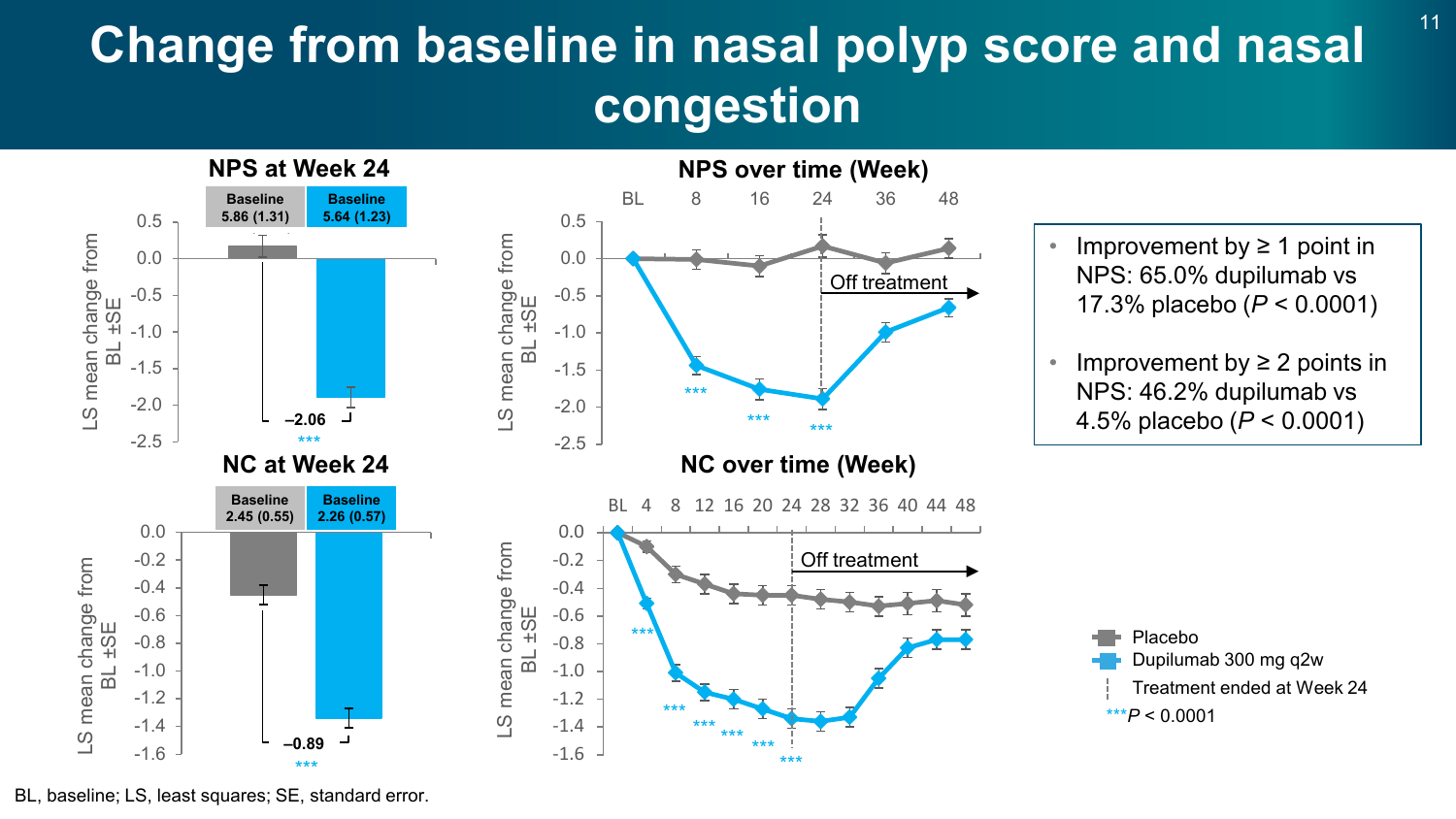#### **Change in nasal polyps after 24 weeks of treatment**

| <b>Baseline</b> | $\rightarrow$ Week 24 |
|-----------------|-----------------------|
| $NPS = 6$       | $NPS = 0$             |







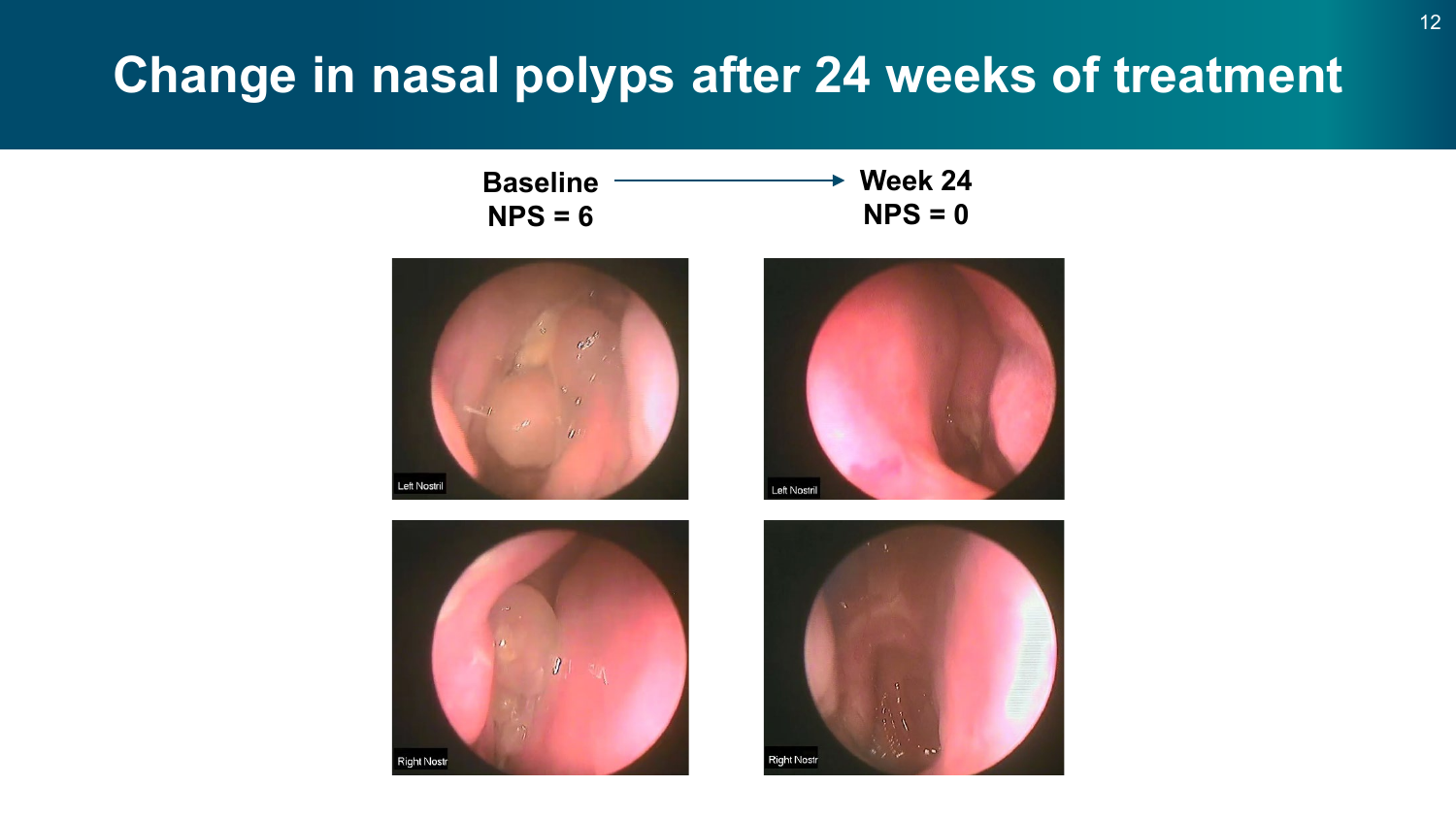## Change from baseline in sinus disease (LMK-CT), QoL <sup>13</sup> **(SNOT-22), total symptom score, and loss of smell**



Treatment ended at Week 24 \*\*\**P* < 0.0001 Placebo Dupilumab 300 mg q2w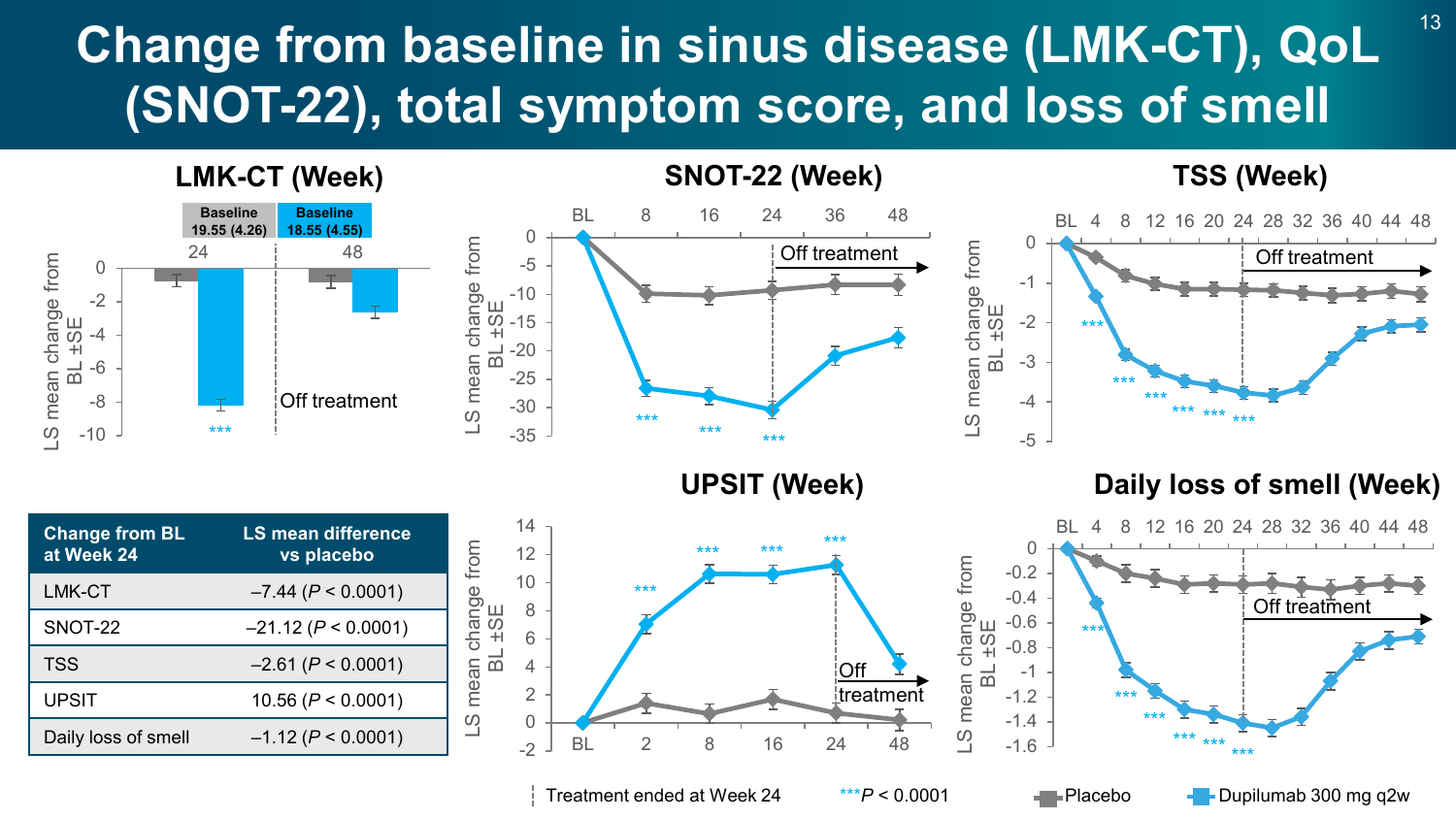## **Change from baseline in FEV<sub>1</sub> and ACQ-6 in patients with <sup>14</sup> comorbid asthma**



|                      |                           | Placebo ( $n = 79$ )                        | Dupilumab 300 mg q2w (n = $82$ ) |                                             | LS mean difference vs        |
|----------------------|---------------------------|---------------------------------------------|----------------------------------|---------------------------------------------|------------------------------|
|                      | <b>Baseline mean (SD)</b> | LS mean change from<br><b>BL</b> at Week 24 | <b>Baseline mean (SD)</b>        | LS mean change from<br><b>BL</b> at Week 24 | placebo                      |
| FEV <sub>1</sub> (L) | 2.66(0.87)                | $-0.06$                                     | 2.71(1.05)                       | 0.15                                        | <b>0.21</b> ( $P = 0.0004$ ) |
| ACQ-6                | 1.70 (1.16)               | $-0.24$                                     | 1.55(1.11)                       | $-1.00$                                     | $-0.76$ ( $P < 0.0001$ )     |

Treatment ended at Week 24  $*P < 0.05$ ,  $*P < 0.01$ ,  $*P < 0.0001$  Placebo **Place Dupilumab 300 mg q2w**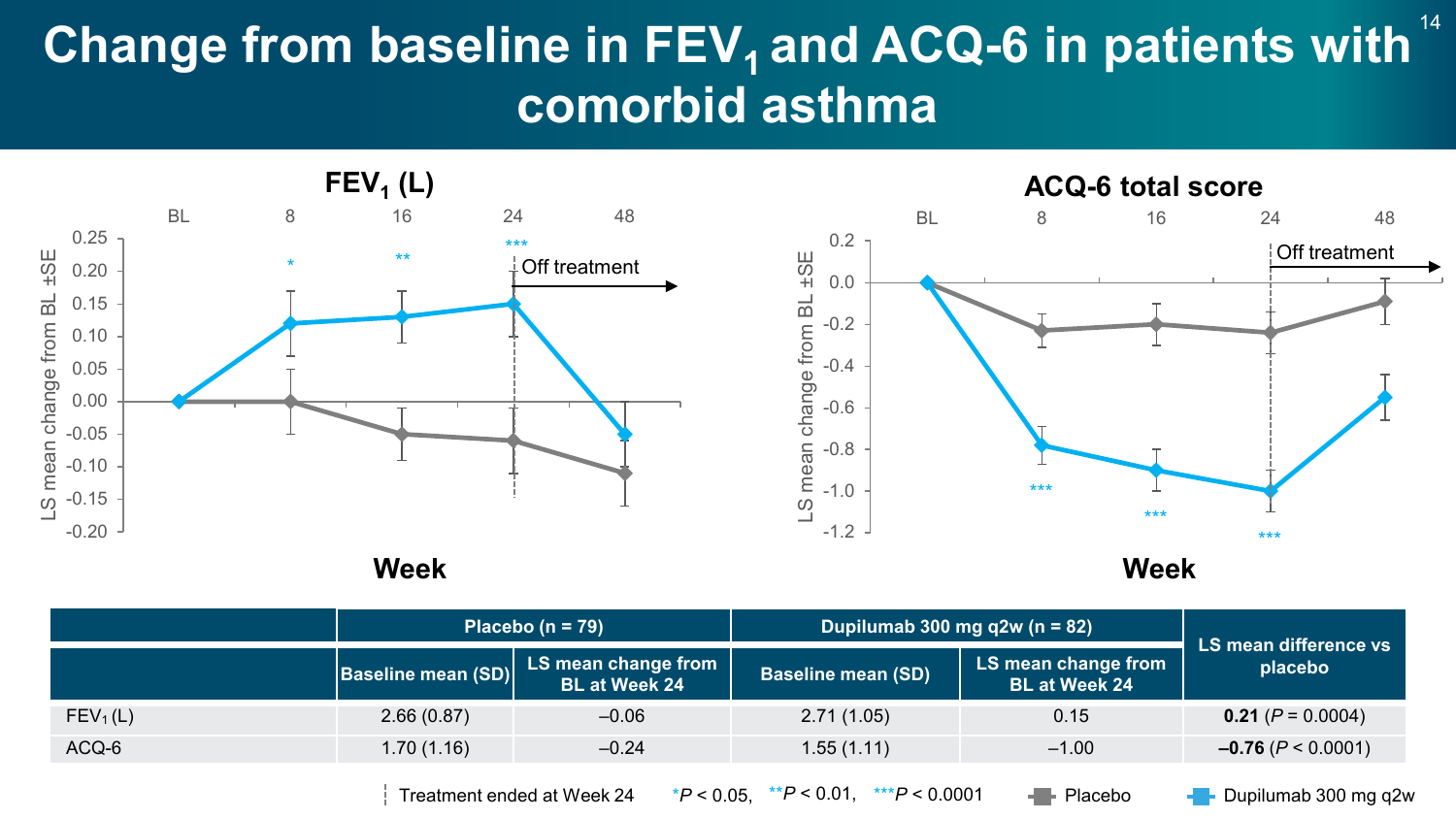## <sup>15</sup> **Time to first systemic corticosteroid use and/or need for NP surgery**

• Proportion of patients requiring SCS use/NP surgery during the 24-week treatment period was 7.2% in the dupilumab group vs 23.3% in the placebo group (hazard ratio [95% confidence interval] 0.268 [0.131–0.549], nominal *P* = 0.0003)

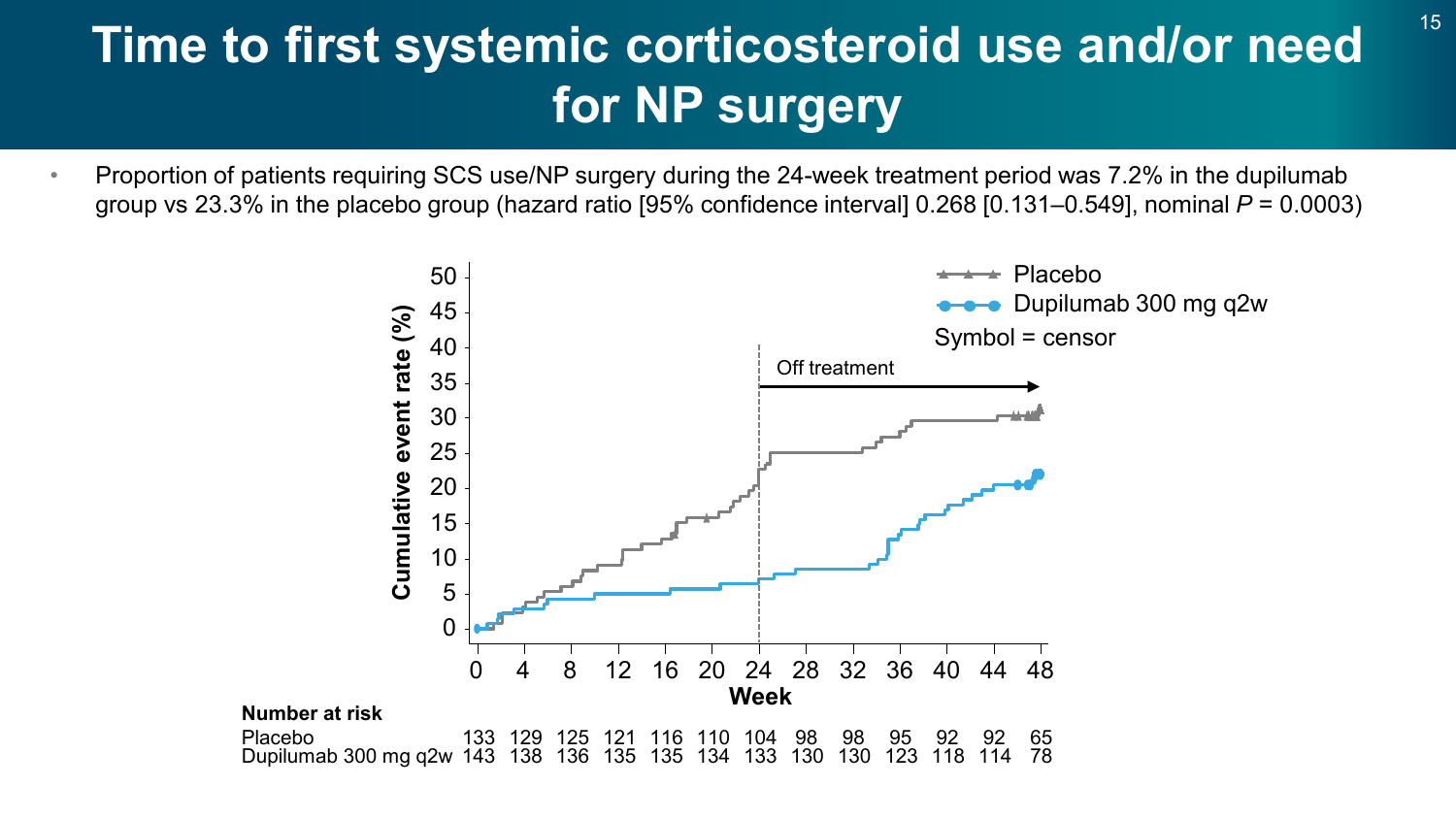

|                                                            | <b>Placebo</b><br>$(n = 132)$ | Dupilumab 300 mg q2w<br>$(n = 143)$ |  |  |
|------------------------------------------------------------|-------------------------------|-------------------------------------|--|--|
| Any TEAE                                                   | 93 (70.5)                     | 93 (65.0)                           |  |  |
| Any serious TEAE                                           | 19(14.4)                      | 6(4.2)                              |  |  |
| Any TEAE leading to death                                  | $\overline{0}$                | $\mathbf 0$                         |  |  |
| Any TEAE leading to permanent<br>treatment discontinuation | 3(2.3)                        | 5(3.5)                              |  |  |
| TEAEs occurring in $\geq 5\%$ of patients (MedDRA PT)      |                               |                                     |  |  |
| Nasopharyngitis                                            | 20 (15.2)                     | 19(13.3)                            |  |  |
| <b>Bronchitis</b>                                          | 8(6.1)                        | 0                                   |  |  |
| Headache                                                   | 11(8.3)                       | 7(4.9)                              |  |  |
| Nasal polyps                                               | 24 (18.2)                     | 17(11.9)                            |  |  |
| Epistaxis                                                  | 4(3.0)                        | 11 $(7.7)$                          |  |  |
| Cough                                                      | 7(5.3)                        | 4(2.8)                              |  |  |
| Asthma                                                     | 10(7.6)                       | 3(2.1)                              |  |  |
| Injection-site erythema                                    | 12(9.1)                       | 8(5.6)                              |  |  |

Values are n (%).

MedDRA, Medical Dictionary for Regulatory Activities; PT, Preferred Term; TEAE, treatment-emergent adverse event.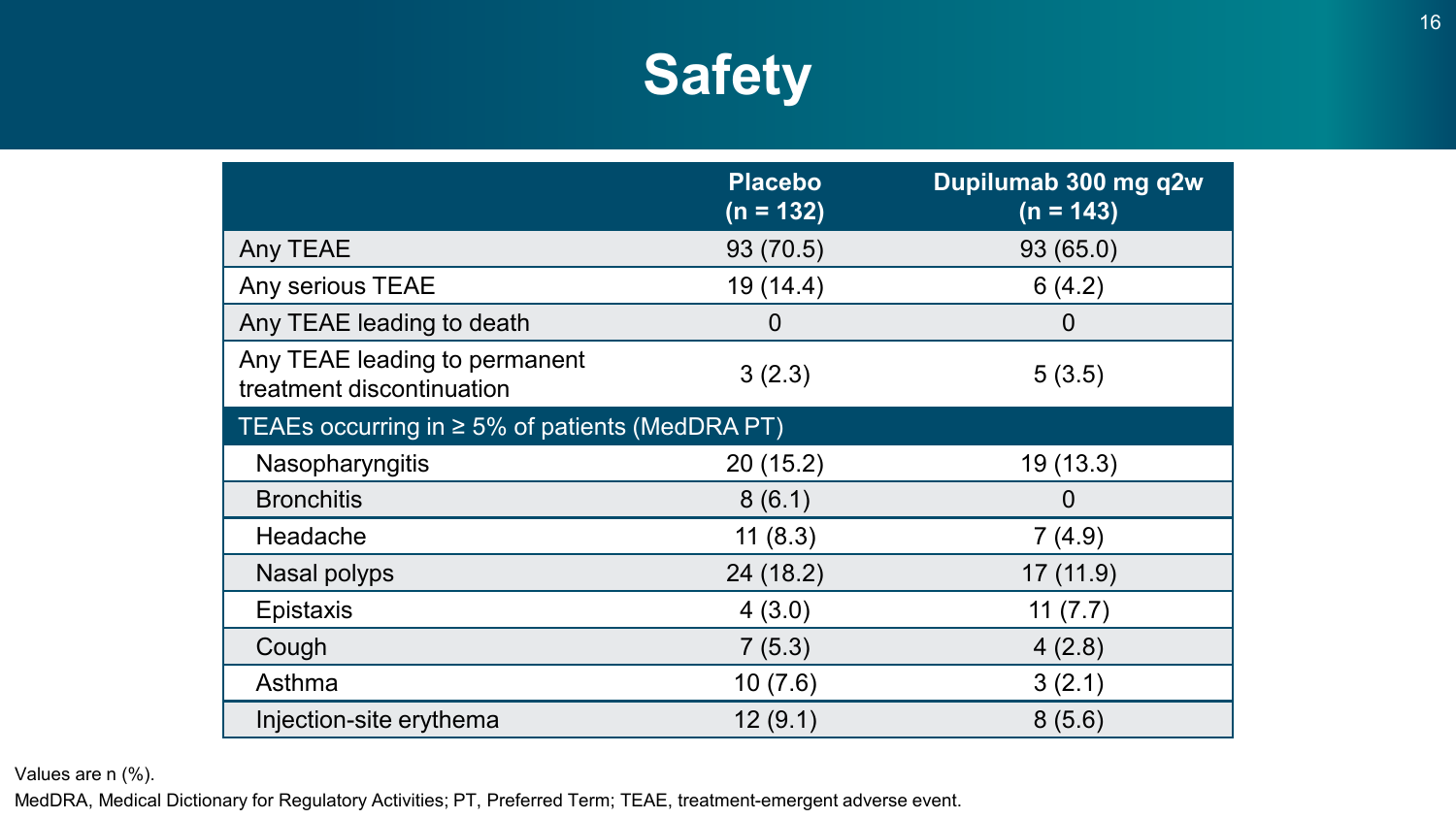## **Conclusions**

- In patients with severe uncontrolled CRSwNP, dupilumab significantly improved all disease components (nasal polyp size, sinus opacification, rhinosinusitis symptoms), reduced anosmia and improved health-related quality-of-life
	- Dupilumab showed improvement as early as Week 4, which continued up to Week 24
- Treatment with dupilumab reduced the proportion of patients requiring systemic corticosteroids and sinonasal surgery by 73%
- 75% of patients had a history of other comorbid type 2 diseases, and 58% of patients had comorbid asthma
- Dupilumab showed meaningful improvements in lung function and asthma control in CRSwNP patients with comorbid asthma, a difficult-to-treat population
- Dupilumab was safe and generally well tolerated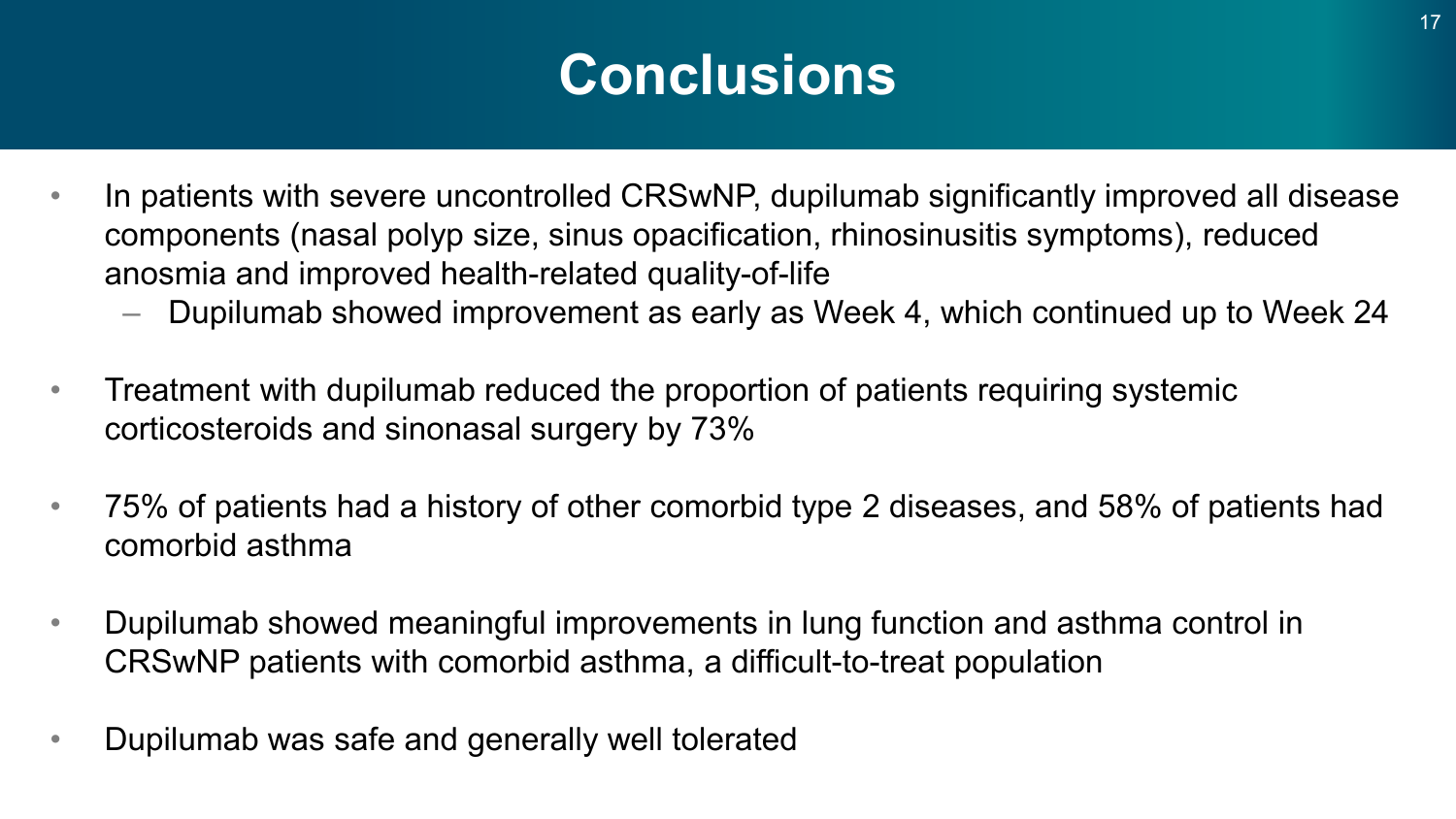## **Disclosures**

**Han JK:** Regeneron Pharmaceuticals, Inc., Sanofi – advisory boards. **Bachert C**: ALK, ASIT Biotech, AstraZeneca, Intrexon Actobiotics, Novartis, Sanofi, Stallergenes Greer – advisory boards. **Desrosiers M:** AstraZeneca, GSK, Probionase Therapies, Sanofi – clinical trial funding; Regeneron Pharmaceuticals, Inc., Sanofi – advisory boards; Probionase Therapies – equity. **Laidlaw TM:** Allakos, GSK, sanofi-aventis – national and international scientific advisory boards. **Hopkins C:** GSK, Optinose, Sanofi Genzyme, Smith and Nephew – advisory boards. **Fokkens WJ:** BioInspire, GSK, Meda Pharmaceuticals, Sanofi – research grants. **Paggiaro P:** AstraZeneca, Chiesi, GSK, Novartis, Sanofi – research grants, advisory boards. **Cho S:** Sanofi – research grant. **Olze H:** No conflicts of interest to disclose. **Greos LS:**  Glenmark Pharmaceuticals**,** Novartis, Roxane Laboratories, Sandoz, sanofi-aventis – research grants. **Zhang M, Fan C, Draikiwicz S, Khan A, Pirozzi G, Staudinger H, Mannent LP:** Sanofi – employees, may hold stock and/or stock options in the company. **Amin N, Kamat S, Graham NMH, Ruddy M:** Regeneron Pharmaceuticals, Inc. – employees and shareholders.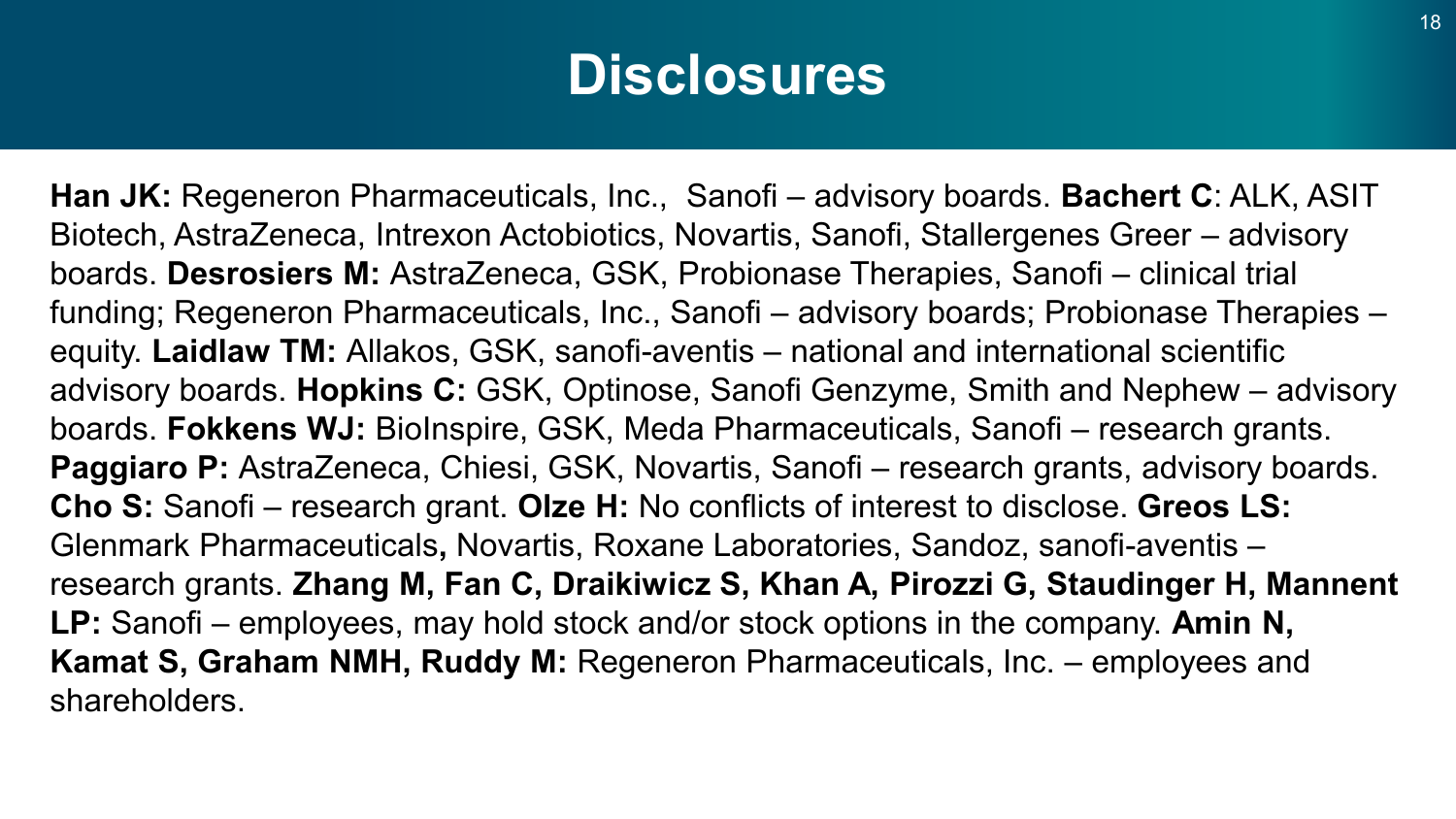## **Acknowledgments**

- Research sponsored by Sanofi and Regeneron Pharmaceuticals, Inc. ClinicalTrials.gov Identifier: NCT02912468
- Medical writing/editorial assistance provided by Adam J. Beech, PhD, of Excerpta Medica, funded by Sanofi Genzyme and Regeneron Pharmaceuticals, Inc.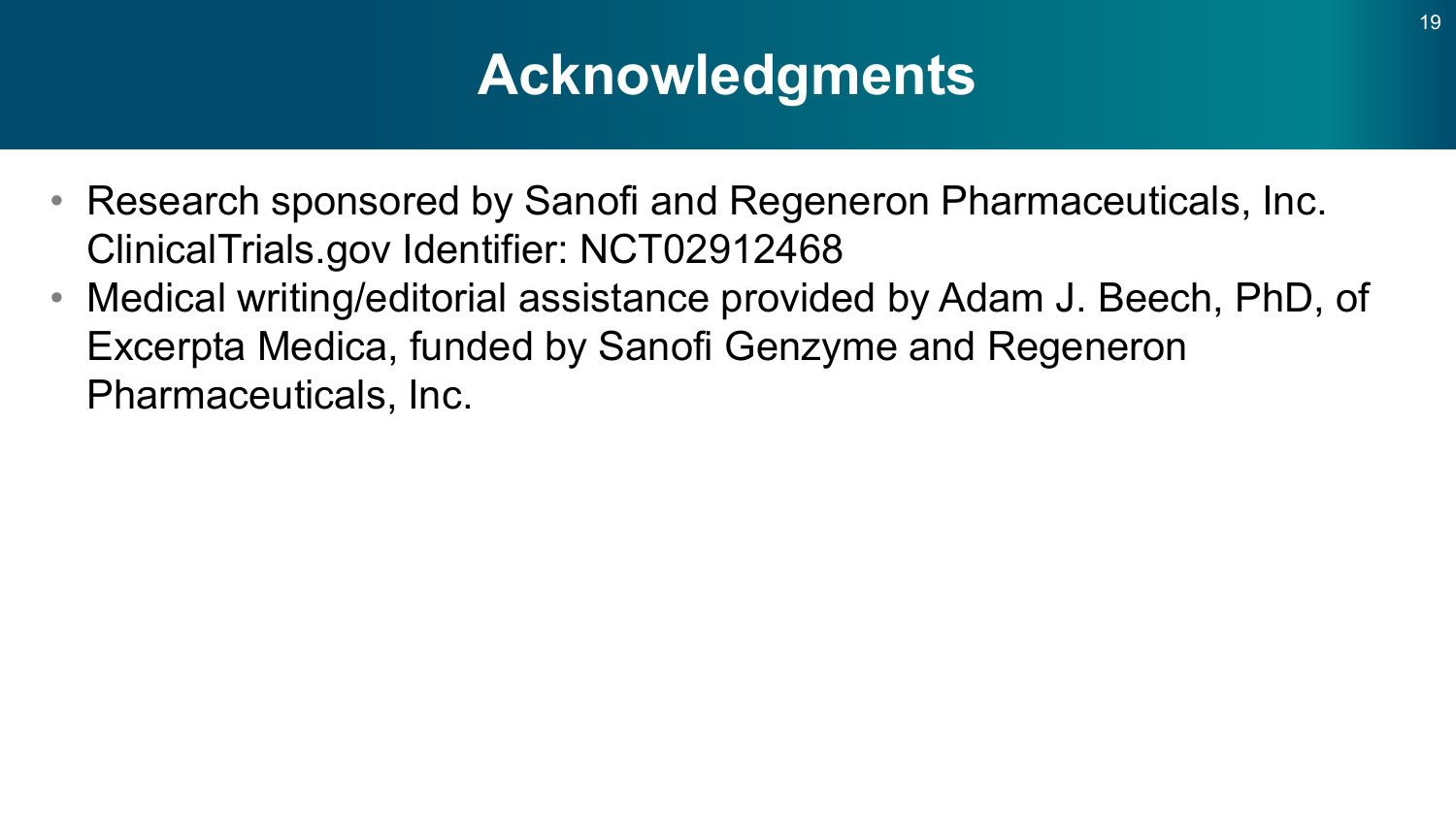